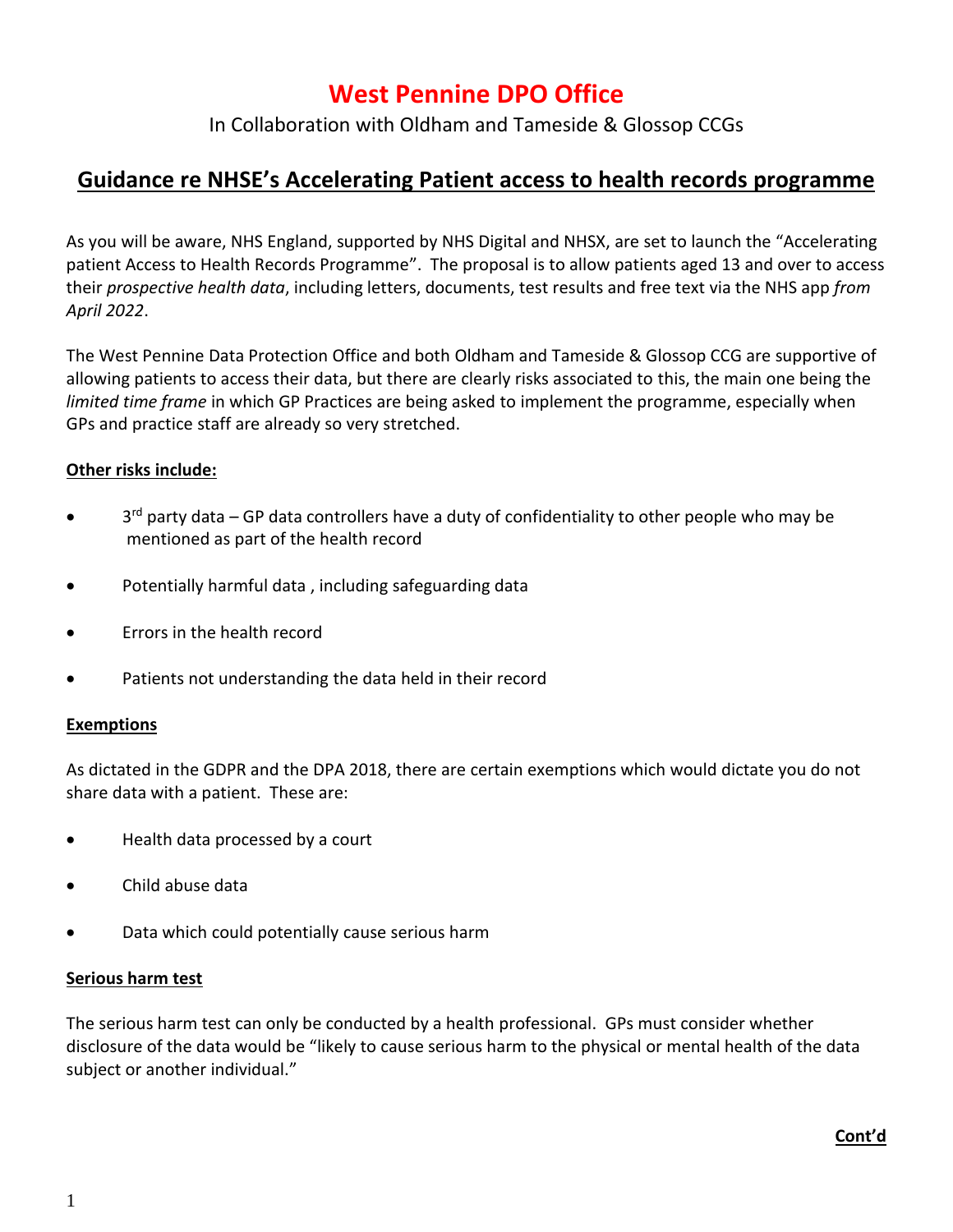## **What needs to be done now:**

- Brief practice staff and all associated healthcare practitioners who may enter data into the EMIS record. Ensure they understand that, when appropriate, information should be redacted at the time it is entered into the patient's record.
- Ensure all staff are familiar with the redaction software instructions on next page.
- Update new patient registration process to include sign-up for prospective access via the NHS app.
- Set up EMIS/TPP system

## **Redaction**

**In EMIS** you can hide an item in case the patient accesses their record in the future. An example would be making a child protection report not visible online.

Please note, the following instructions have been adapted, with big thanks, from a document produced by Dr Neil Bhattia, GP, IG Lead and DPO. The instructions have been tested by several very experienced EMIS system users from the West Pennine area.

## **Consultations**

Go to the "Consultations" section, choose the consultation, and right click on the banner at the top (with the date and clinician name on it, as seen in blue below). Then click

- "Online visibility" and
- "Do not display on the patient's online care record"

Note that you can't hide individual problems within a consultation (e.g., in the example below, you can't hide the section about "Looked after child" alone, which will have been created by pressing the "Next Problem" button during the consultation).



You have to hide the *entire* consultation for that date.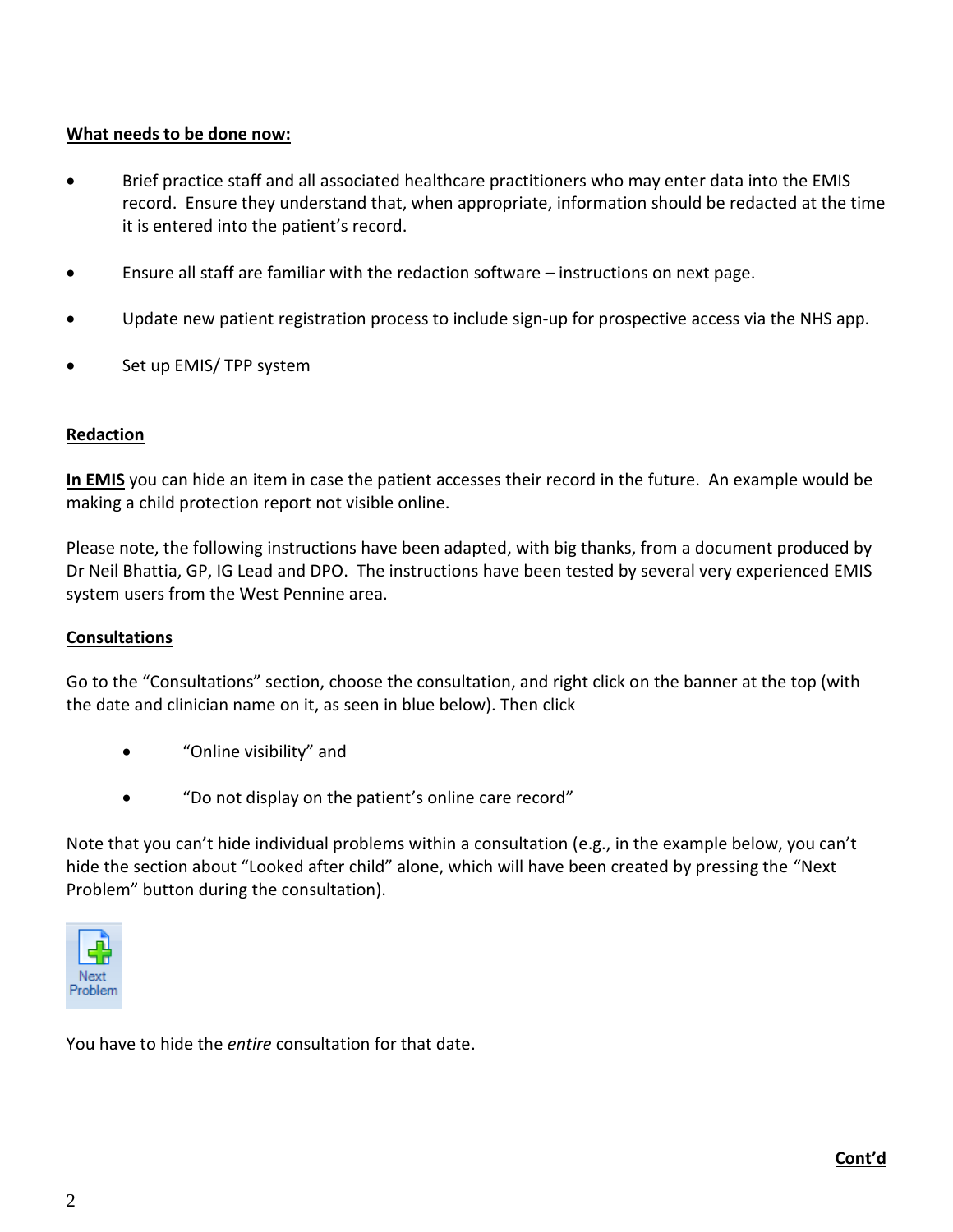#### **Marking items within EMIS Web as not visible via online services**

| 06-Sep-2019 12:23<br>Problem<br>Additional                            | GP Surgery (Yateley Medical Centre)<br>Subject to child protection plan (First)<br>Child protection category physical . Child affected by                                                                                                                                                   |  | <b>Edit Consultation</b><br>Delete Consultation<br>Complete Draft    |  | BHATIA, Nei                                                                                                                                                                                                                  |  |  |
|-----------------------------------------------------------------------|---------------------------------------------------------------------------------------------------------------------------------------------------------------------------------------------------------------------------------------------------------------------------------------------|--|----------------------------------------------------------------------|--|------------------------------------------------------------------------------------------------------------------------------------------------------------------------------------------------------------------------------|--|--|
| Vulnerable child (First)<br>Problem                                   |                                                                                                                                                                                                                                                                                             |  | Confidentiality                                                      |  |                                                                                                                                                                                                                              |  |  |
| Looked after child (First)<br>Problem                                 |                                                                                                                                                                                                                                                                                             |  | Online visibility                                                    |  |                                                                                                                                                                                                                              |  |  |
| Additional                                                            | At risk of emotional/psychological abuse • At risk of<br>mutilation . History of domestic violence . Maternal<br>difficulties . Parent has physical disability . Child is in<br>abuse . Victim of child sexual exploitation . Under c<br>emergency department . Admission to hospital . [X] |  |                                                                      |  | Display on the patient's online care record<br>sexual abuse •                                                                                                                                                                |  |  |
|                                                                       |                                                                                                                                                                                                                                                                                             |  | <b>Graphical Trend</b>                                               |  | Imily history of r<br>Do not display on the patient's online care record                                                                                                                                                     |  |  |
|                                                                       |                                                                                                                                                                                                                                                                                             |  | <b>Tabular Trend</b>                                                 |  | povercy - nomercas raminy - mocory or emocromar abased . History of ph<br>re of paediatrician . Child not brought to appointment . Did not atten<br>her poisoning • [X]Intentional self-harm • Police domestic incident repo |  |  |
|                                                                       | Referral to safeguarding children team (First)<br>Problem                                                                                                                                                                                                                                   |  | <b>Audit Trail</b>                                                   |  |                                                                                                                                                                                                                              |  |  |
|                                                                       |                                                                                                                                                                                                                                                                                             |  | Knowledge                                                            |  |                                                                                                                                                                                                                              |  |  |
| Refer to health visitor . Referral to child and adolesd<br>Additional |                                                                                                                                                                                                                                                                                             |  | I to multi-agency risk assessment conference . Child in Need meeting |  |                                                                                                                                                                                                                              |  |  |
| Safeguarding report sent s17                                          |                                                                                                                                                                                                                                                                                             |  |                                                                      |  |                                                                                                                                                                                                                              |  |  |
| Safeguarding report sent s47                                          |                                                                                                                                                                                                                                                                                             |  |                                                                      |  |                                                                                                                                                                                                                              |  |  |
|                                                                       | Child protection conference report submitted                                                                                                                                                                                                                                                |  |                                                                      |  |                                                                                                                                                                                                                              |  |  |

#### **During a consultation**

Before filing a consultation that you want to make non-visible online, click the "*Online Visibility*" button in the toolbar at the top of the screen and choose "*Do not display on the patient's online care record*" before saving the consultation.



#### **Clinical Documents**

That is, work flowed directly into EMIS Web.

You can do this from "**Consultations**":



Or from "**Care History**":

U. Attachment Clinical Letter Frimley Park Hospital Vascular Surgery Leg Ulcer clinic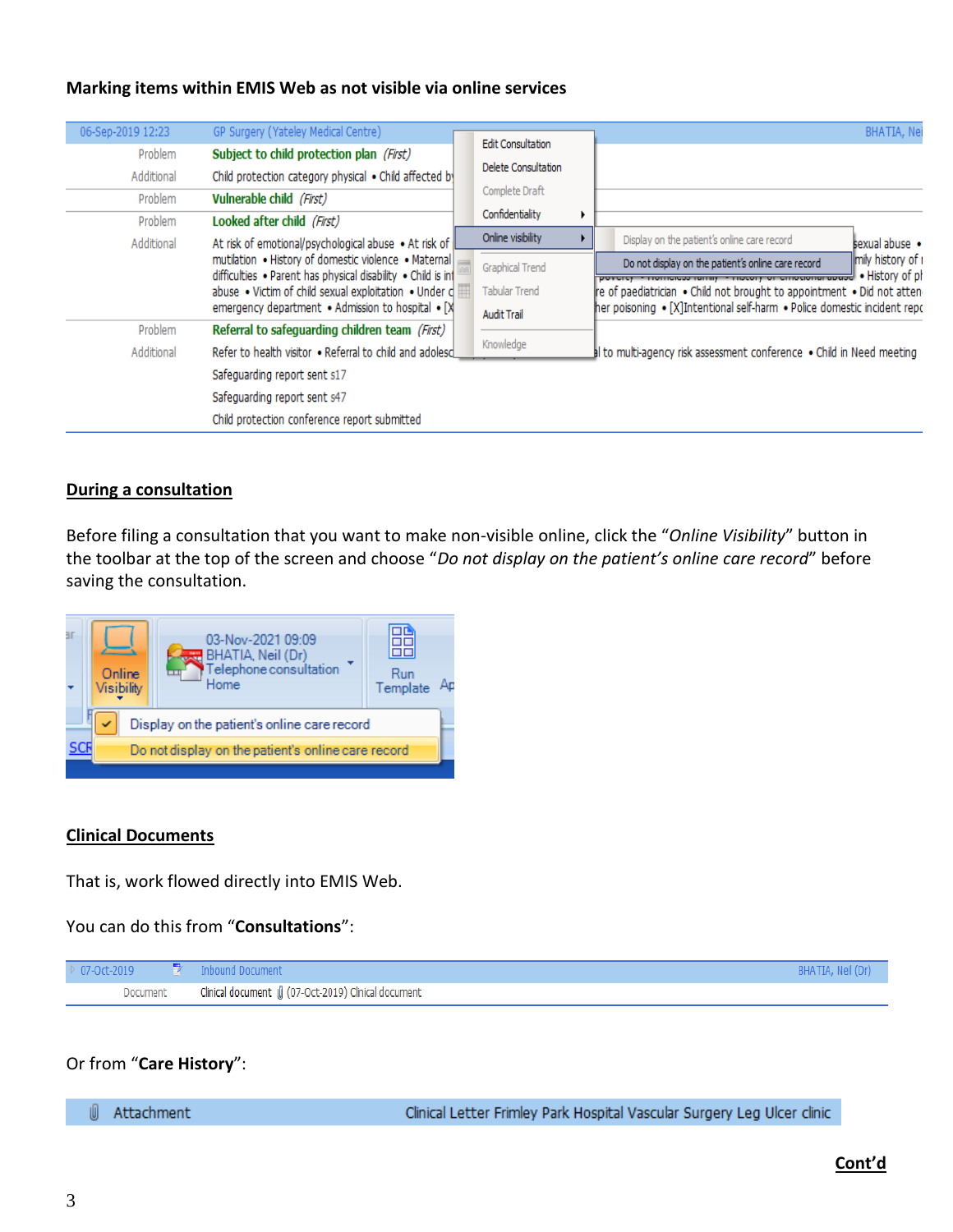You can set a document to be not visible online when filing a task (incoming or scanned letter) in your inbox.

Go to the bottom of the "Actions" column (right of the screen) and choose "*Prevent viewing of this document*".  $\sim$ 

| Workflow Tracker Report          |  |  |
|----------------------------------|--|--|
| Online Services                  |  |  |
| Allow viewing of this document   |  |  |
| Prevent viewing of this document |  |  |

By default, Docman now sets all such documents as *temporarily (*"provisionally") not visible online in EMIS Web:

| <b>Date</b> | <b>Consultation Text</b>                                                                               |                     |
|-------------|--------------------------------------------------------------------------------------------------------|---------------------|
| 02-Nov-2021 | <b>Docman</b>                                                                                          | DOCMAN, docman (Mr) |
| Additional  | [Provisional] Attachment (ii) Heart Failure Nurse Consultation Report Frimley Park Hospital Cardiology |                     |
|             | Seen in cardiac clinic                                                                                 |                     |

Choosing "*Prevent viewing of this document*" when filing **makes this non-visibility permanent**. Choosing "*Allow viewing of this document*" when filing **makes the document visible online**. Doing nothing when filing **makes the document visible online**.

## **Investigations & Values**

## Do this from "**Care History**":

| 06-Jun-2019 | ◢ | SERUM FREE LIGHT CHAINS         |                                                                                                                   |
|-------------|---|---------------------------------|-------------------------------------------------------------------------------------------------------------------|
|             |   | Serum kappa light chain level   | 43.90 mg/L (3.3 - 19.4)                                                                                           |
|             |   | Serum lambda light chain level  | 24.00 mg/L (5.71 - 26.3)                                                                                          |
|             |   | Se kappa: lambda lght chn ratio | 1.83 (0.26 - 1.65) Please note in patients with low GFR (<15) the K:L<br>ratio normal range changes to 0.37 - 3.1 |
| 29-Apr-2019 |   | $O/E - weight$                  | 107 kg                                                                                                            |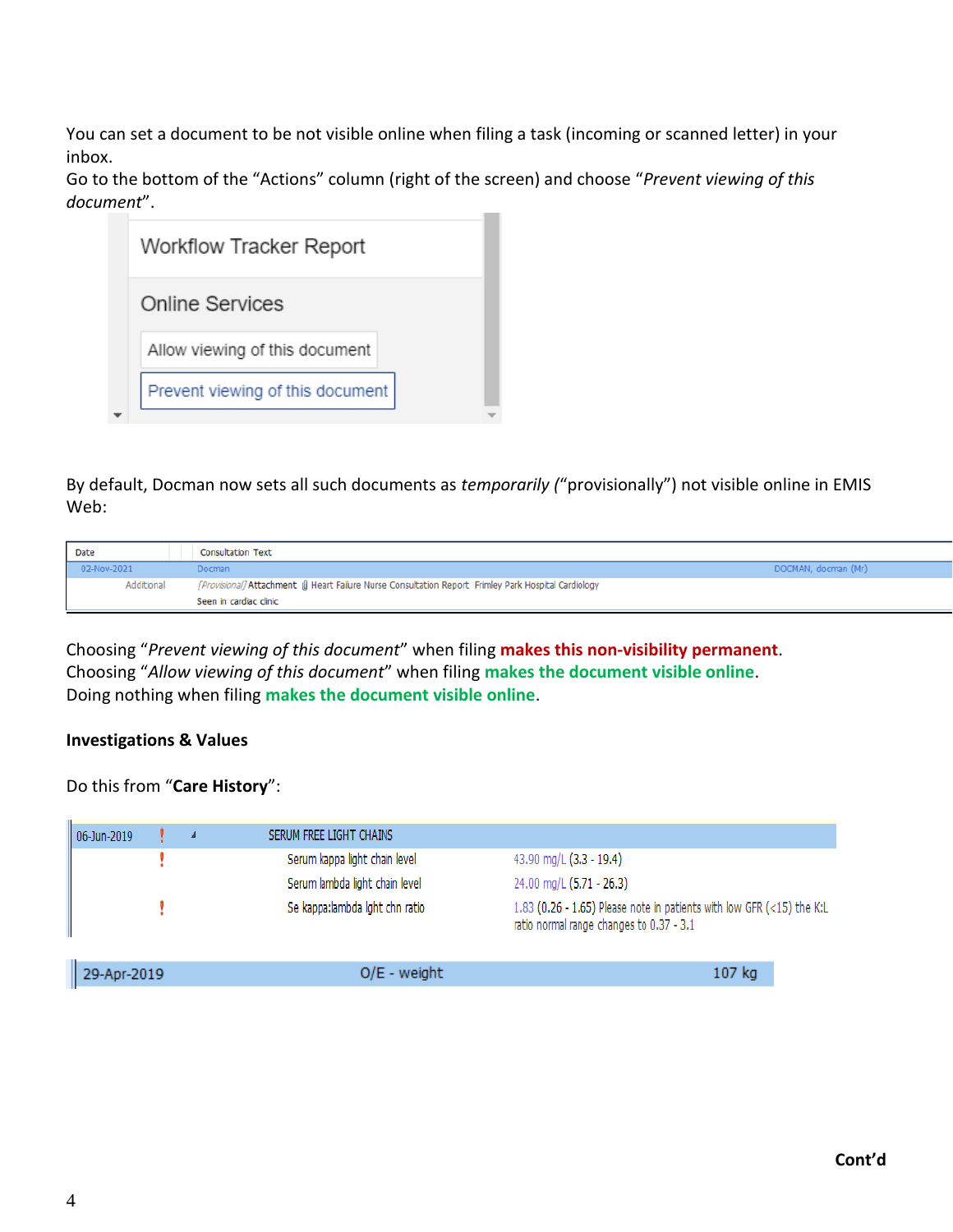## **WHERE NOT TO TRY redaction in EMIS**

You can't make anything non-visible from:

- Documents (instructions re redaction in Docman on next page)
- Investigations
- Referrals
- Problems
- Diary

### **BE CAREFUL**

Don't confuse "not-visible online" with a confidentiality policy. A confidentiality policy controls who *within* the practice can access information, it has no effect on online visibility.

If you have hidden an item from online access, make sure the red-cross symbol is next to it:



Make sure you haven't accidentally applied a confidentiality policy when a golden padlock will appear instead:



## **Redaction In Docman**

Redaction can also be done in the Docman software, and I have attached the relevant instruction manual for you.



**Cont'd**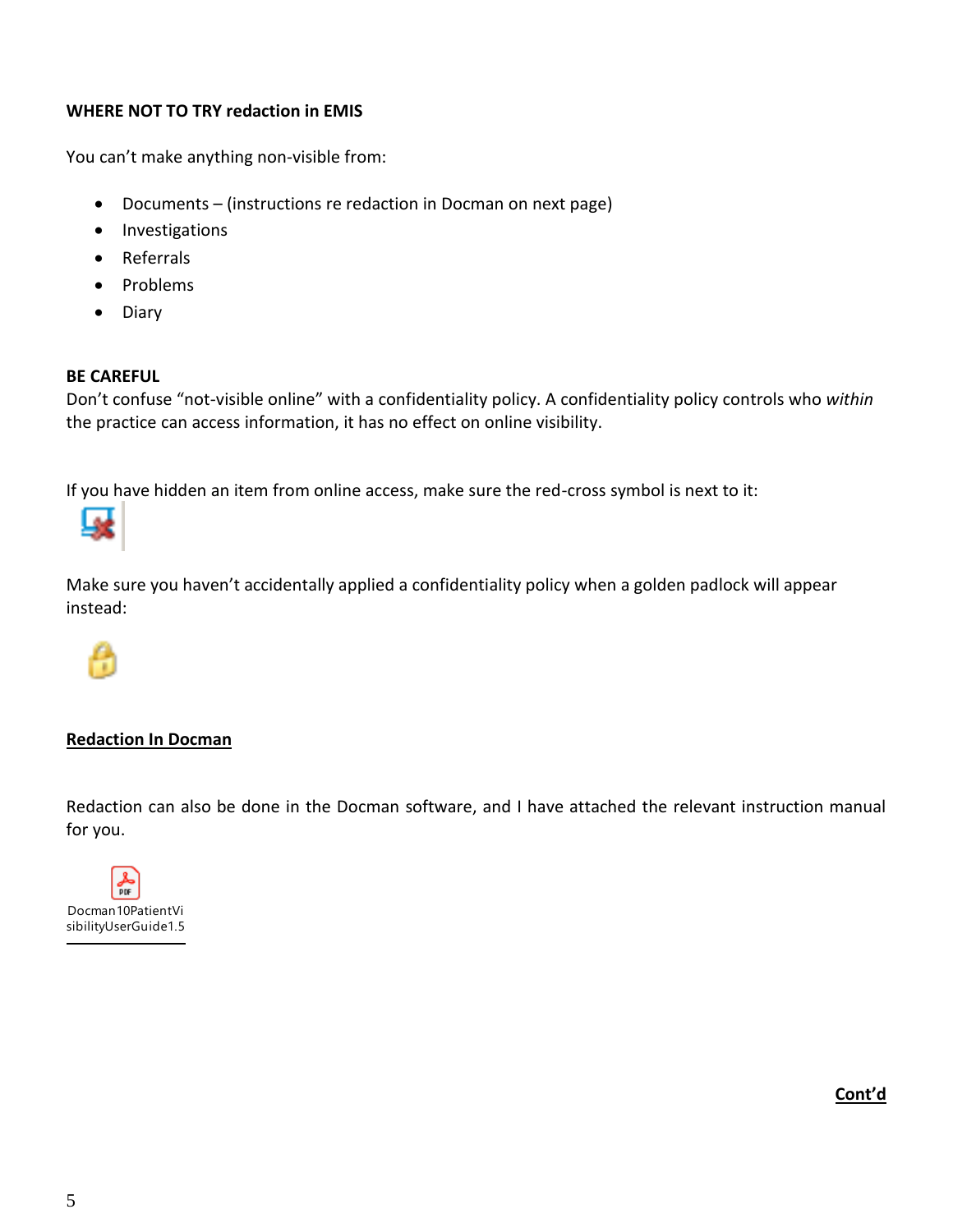#### **Setting up prospective access in EMIS system**

#### **Option one: Prospective full record only**

Patients will only see their record from the date entered. If a patient has previously had access to their detailed coded record (DCR) the historical part of their record will no longer be available.

| Scanning Documents<br><b>Audit Trails</b>                                                                           | <b>Prescription Printing</b><br>Legacy Data Mapping<br><b>EMAS Manager</b><br><b>Patient Archive</b><br>Non-Patient Data Transfer<br>Launch BC Client                                                                                                                                                                                                                                                                                                                                                                                                                                                                                                                                                                                   |
|---------------------------------------------------------------------------------------------------------------------|-----------------------------------------------------------------------------------------------------------------------------------------------------------------------------------------------------------------------------------------------------------------------------------------------------------------------------------------------------------------------------------------------------------------------------------------------------------------------------------------------------------------------------------------------------------------------------------------------------------------------------------------------------------------------------------------------------------------------------------------|
| <b>Save</b><br>Activate Deactivate<br>Application Application<br>Settings<br><b>EMAS Applications</b><br>Patient S. |                                                                                                                                                                                                                                                                                                                                                                                                                                                                                                                                                                                                                                                                                                                                         |
| Lab Reports - 90 (44)<br>Registration - 1068 (84)                                                                   | Medicine Management - 49 (14) Tasks - 13 (3)                                                                                                                                                                                                                                                                                                                                                                                                                                                                                                                                                                                                                                                                                            |
| <b>Emis</b>                                                                                                         | <b>Emis - Patient Facing Services</b><br>Patients will not be able to access care record data online.                                                                                                                                                                                                                                                                                                                                                                                                                                                                                                                                                                                                                                   |
| ×<br>Document Sharing<br><b>Patient Facing Services</b><br>×<br><b>EPMS</b>                                         | Core summary care record<br>C Use core summary care record settings<br>Core summary care record will give patients access to allergies and medication.                                                                                                                                                                                                                                                                                                                                                                                                                                                                                                                                                                                  |
| Managed Referrals                                                                                                   | Detailed coded record<br>C Use detailed coded record settings<br>Detailed coded record will allow you to choose which services patients can access.<br>Allergies and medication are mandatory for the detailed coded record<br>$\overline{\vee}$ Allergies<br>$\nabla$ Medications<br>$\boxdot$ Laboratory test results<br>01-Jan-1900<br>m<br>$\nabla$ Display free text from:<br>$\Box$ Documents<br>Only show documents from:<br>dd-MMM-yyyy<br>無<br>Display free text from:<br>dd-MMM-yyyy<br>m<br>$\nabla$ Immunisations<br>$\nabla$ Problems<br>dd-MMM-yyyy<br>ឝ<br>Display free text from:<br>$\nabla$ Consultations<br>dd-MMM-yyyy<br>m<br>$\Box$ Only show consultations from:<br>01.04.2019<br>m<br>□ Display free text from: |

Navigate to the patient facing servicestab

- *EMIS ball >*
- *System Tools >*
- *EMAS Manager >*
- *Patient Facing Services*
- Then tick the buttons
- *Use detailed coded record*
- *Laboratory test results*
- *Immunisations*
- *Problems*
- *Consultations*

Add the date from which prospective access starts in each of the *Display free text from* date fields. Add a date in the *Only show consultations from* field.